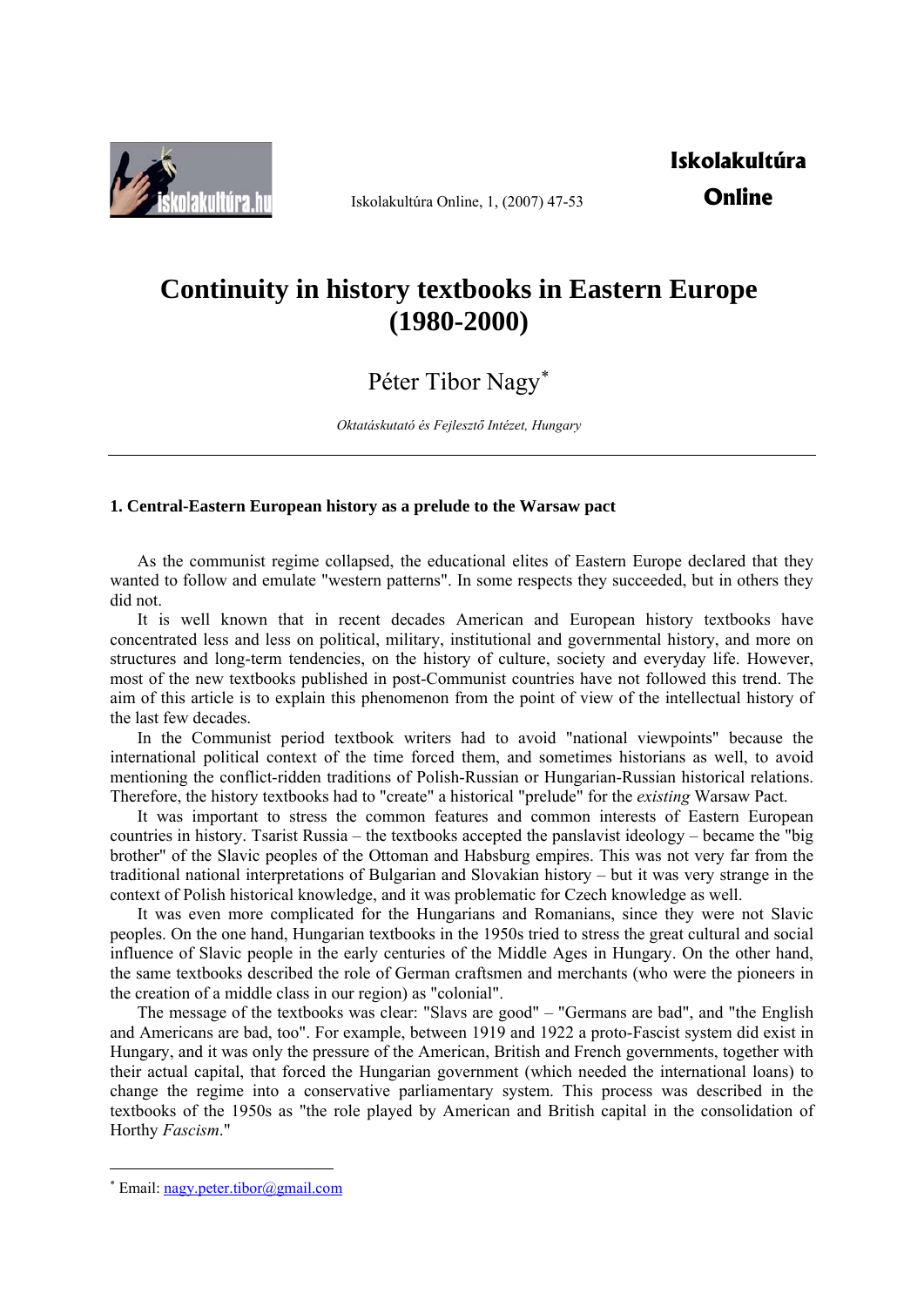## **2. Central European history as the prelude of the successor states**

It was not only the "Warsaw pact context" that caused problems in teaching history in the Soviet Satellite countries: the textbooks also had to "create" a historical "prelude" to the existing modern states, that is the successor states of the Habsburg, Turkish and Russian empires, with their modern borders, as well.

Yugoslavian history teaching stressed the common features of the history of Yugoslav memberstates and peoples despite the fact that the various states had once belonged to different empires: Slovenia belonged to Austria, another state to the Hungarian Kingdom, though it was ruled by its own laws, and the others belonged to the Turkish Empire.

Czechoslovakian history teaching (especially before 1968) stressed "Czechoslovak history", again, despite the fact that the Czech kingdom had belonged to Austria, while Slovakia did not exist as a separate state but was an area belonging to the Hungarian Kingdom, so it was almost impossible to create a specifically "Czechoslovakian history" with its particular story.

Naturally, within the Soviet Union, history teaching in countries like Estonia or Lithuania had to stress the common features with the Russian Empire.

#### **3. Stalinist and reform-communist nationalism**

The communist authorities were disturbed by these "small nation – national feelings" not only because of the "internationalism" of Communism, but also because of the *nationalism* displayed by some Communist governments and educationalists.

Ruling Communist parties of the Stalinist type consciously used nationalistic and patriotic ideology as a means of underpinning their power. This phenomenon can be found documented in the states' national curricula up to the end of the Communist era in the region. For instance, Stalin, (himself, paradoxically, a Georgian), clearly used traditional Russian nationalism and anti-Semitism in his struggle against Trotsky and Zinoviev. "Anti-Zionism"- as anti-Jewish discrimination, for example the university "numerus clausus", was officially called – was a key element expressed in Soviet ideology in the Stalinist period and thereafter until Gorbachev came to power. Stalinism consciously used Russian patriotism and the orthodox religious tradition when extending Russia as the Soviet empire. Especially during World War II, patriotism was used as an ideology by the Red Army in the war which led to the occupation of North-East Finland and the Baltic states, and later in its campaigns against the German invasion.

At the end of 1980s fall of the Communist regimes was followed by increasingly powerful nationalism in all the countries of the region. In Eastern Germany a cult of the Prussian king, Frederick II "the Great" became the official ideology.

The state-generated conflict between the Romanian majority population and the Hungarian minority, and between the Bulgarian majority and the Turkish minority, reached significant proportions in Romania and Bulgaria respectively. The authorities curtailed both the political (regional and municipal) autonomy of the minorities and their cultural freedom (in education and publishing) as well.

Not only old-style Stalinist politicians but Reform-Communists too used nationalism as a tool in their quest for legitimised political power. In the 1980s one wing of the Hungarian Reform-Communists followed the same policy. This wing of the Party was led by Pozsgai, one of the founders of the "Hungarian Democratic Forum", the right-wing, nationalist and anti-Communist party which was to form the government from 1990 to 1994. These Communist politicians very often argued in the same way as their nationalist colleagues. In 1988-1989 they reached a compromise with the nationalist opposition to the Communist regime for two reasons: to exclude the Stalinists and to keep the Liberals out of government. In other countries in the mid 90's, ex-Communist politicians such as Milosevic or Meciar stood clearly on the nationalist side of the political scenes of Serbia and Slovakia.

The history textbooks mirrored this situation.

If one compares illustrations depicting "The Capitalist" in textbooks for Soviet pupils with those found in Nazi textbooks, they turn out to resemble each other. The same features are also to be found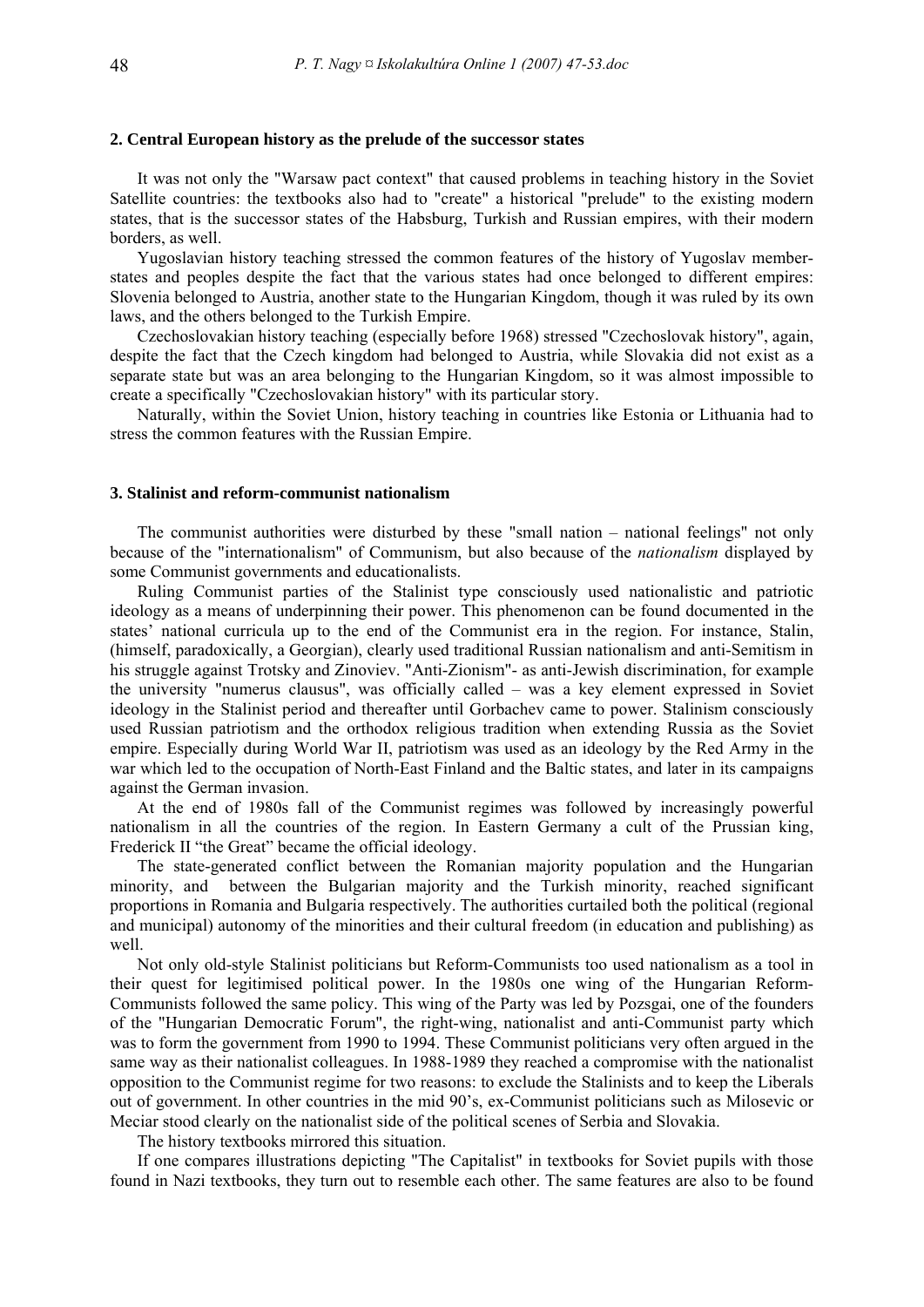in caricatures of the anti-Semitic papers of the Central European Fascist movements of the 1940s: the Hungarian Arrow Cross or the Romanian Iron Guard. The capitalist appears as a fat, ugly man with "Jewish features", clutching a sack of gold or money, or enjoying a hedonistic life-style.

In Soviet textbooks patriotism was the official ideology from the thirties onwards. The widely acknowledged scholarly consensus about Nordic influences on early Russian history was prohibited. For the Soviet Union of Stalin, the specifically Russian cultural heritage was the important value pattern. In the Soviet Union and its satellite countries Marx's famous pamphlet, "The Secret Diplomacy of the 18th Century" was not published until the late 1980s, because Marx was actually discussing the dangers of Russian expansion. Russian colonisation in Asia was dubbed "civilisation" by the textbooks, which described British and French colonisation as an infernal process. In the 1960s, when textbook agreements were signed between Hungary and the Soviet Union, the Soviets asked the Hungarians to remove Russia from the list of imperialist powers in their textbooks.

Another example comes from Poland, where the Jaruselski regime deliberately avoided appearing as "a Communist government, based on the dictatorship of the proletariat", but took great care to position itself as "a national government" whose main aim was to save Poland from internal chaos in 1980, and, although naturally this was never openly stated, to preserve the nation from the risk of Russian and East German military attack. The Jaruselski regime created "a cult" of Marshal Pilsudski, the hero of six decades earlier, suggesting parallels between the roles played by the Army in the 1980s and in the 1920s. The officially published history textbook put particular emphasis on Polish national feeling and stressed the role of the Polish revolutions and revolutionaries.

Evidently, it was not only Soviet, but also Central European Communist regimes that used nationalism as a legitimising ideology, especially in the teaching of history and the creation of historical knowledge via state-commissioned films and architectural designs.

Romanian and Bulgarian textbooks describe the history of their countries as being over a thousand years long. Among scholars the validity of this sort of historiography has been debated: it has been accused of being somewhat romantic, not to say mythical. However, this glorification of the country's past was declared official truth, not only in the fifties, but even more recently. The continuous history of the Dacoroman state from the 2nd century AD to the Romania of the 19th century or the "1300 year-old Great Bulgaria" were officially declared and propagated ideology, and counter arguments were more or less prohibited.

In Hungarian textbooks, especially in the fifties, the modernisation carried out by the Hapsburgs in the 18th century against the Hungarian nobility in particular was condemned as "Germanisation". All the textbooks were called "Marxist textbook". However, from both historical and literary points of view, they often ignored the classical considerations of Marxism. They were not interested in what was or was not "progressive" in social terms, with regard to the rise of the bourgeoisie, or to human rights. For example in their interpretations of the revolutions of 1848 or 1918 they labeled actors in history as "goodies or baddies" only in terms of national interests.

#### **4. The new situation after 1990**

Because of the three phenomena mentioned above – the need to legitimize the Warsaw Pact, the need to legitimize new states and new borders, and the value of nationalist argumentation as an instrument to legitimize Communist parties – the renewal the history teaching in Central Europe was a kind of national awaking after 1990. More national history, more facts, more names, more battles – we can describe the history of history-teaching in the last seventeen years with these words. Many Central and Eastern European historians believe that this is precisely how history teaching in the region should differ from Western practice.

#### *4.1. History – teaching as the transfer between public opinion and historians*

Of course, it was not only the international context – the Warsaw Pact, new states, new forms of nationalism – that conditioned the way textbook writers worked from the 50s to the 80s, but the local – national level – ideological and political context as well. Thus the local – national level – contexts also raise questions for historians and educationalists about the new spirit of history teaching after 1990.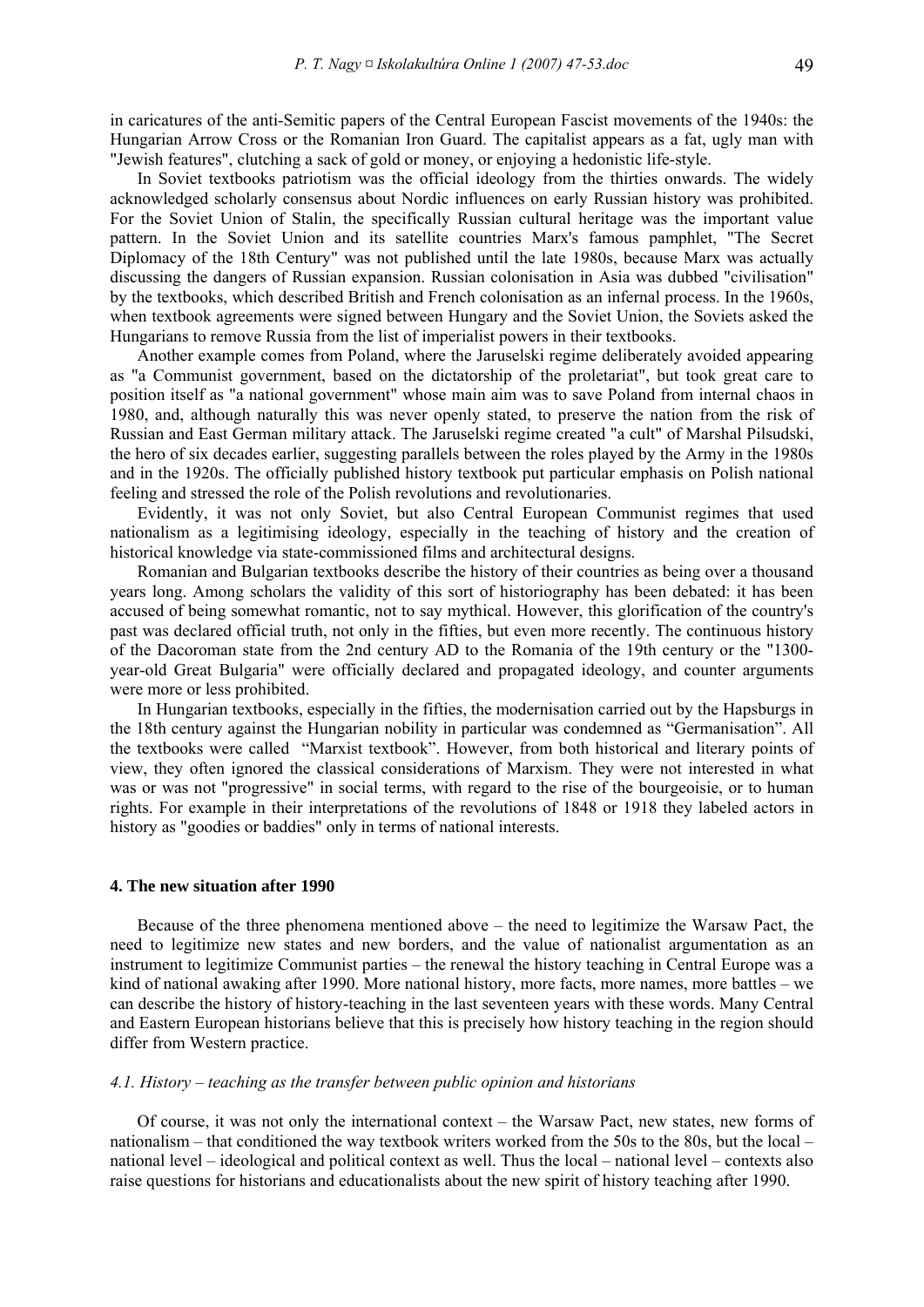First of all, as is well known, every Communist country was a one-textbook-system, which means that although there were debates among historians about different historical questions, only one opinion was "official": the party and ministry allowed only one version of the truth to be published in textbooks.

The new possibility – that every professional group would be able to publish its "own" textbook – became enormously exciting after 1990. The textbook is a natural way to spread different historical interpretations, and after so many decades, the historians were finally allowed to emerge from their ivory tower and explain their debates to the "people". And the "people" – after so many decades – had the right to understand the *different* interpretations of their past. The textbooks are sometimes full of facts, sometimes full of political stories – because these questions are debated by historians, and historians communicate with society through textbooks, too.

## *4.2. History teaching as a vehicle for party pluralism*

In Communist times, the way in which textbooks dealt with certain issues was dictated by political considerations, rather than by independent historical research.

East German textbooks could not face the Nazi past, because – according to their writers – the anti-Fascist German workers' movement had been the dominant factor in modern German history. Czechoslovakian textbooks could not show a realistic picture of the democratic state created by Masaryk and Benes, because in 1948 the Communists had overthrown that political regime, and their coup needed political legitimisation. Hungarian Textbooks could not tell the truth about the 1956 revolution, or discuss its real importance – because of the role played in it by János Kádár. (In many ways the Hungarian textbooks of the seventies and eighties were the most objective publications in Eastern Europe – their interpretation of 1956 was an exception)

As the Communist regimes collapsed it became very important for the new generation, the "generation of democracy", to understand the basic facts about these untold stories. The individuals, facts, dates and locations of the suppressed events of the 1956 revolution or the 1944 uprising in Warsaw were built into the national cultural canon.

Some history textbooks – there are good examples to be found in the textbook history of Hungary in the early 1990s – present real political questions. When these books interpret the history of the rise of the bourgeoisie, the Second World War, the Holocaust, or the Communist period – they work as real political media.

The differing opinions about 20th century Hungarian history mirror not only divergences within the historical profession, but also wider ideological differences and sometimes even party-political divides.

When ideological and political groups attack a textbook which "belongs" to other ideological and political groups, they often argue that one political fact or another is *not* mentioned in the book, "a fact which would have changed the whole picture of the historical phenomenon in question". In order to avoid such criticism, writers include large quantities of political facts and chronological data in their textbooks, making them more objective but less easy to study, and less modern, less similar to Western patterns.

#### *4.3. History teaching as the transfer of constitutional thinking*

The "teaching of democracy", the teaching of "democratic values" – these were the most legitimate aims of the educational policies of the 1990s.

In many post-Communist states (as in Western states) there are school subjects with names like "citizenship" or "democratic citizenship" or "legal knowledge of citizens". The effectiveness of these subjects are open to serious doubts. Democratic institutions in the region are too young and too weak, and sometimes the actual operation of these institutions (parliament, jurisdiction, government, municipality, human rights) fails to meet the legal requirements.

The last few years of the new democracies have not offered enough examples that could support the explanation of one or another constitutional principal. Besides, the pupils, their parents and their teachers are involved emotionally, so explanations based on examples from the 1990s may not be possible, or at least not at all useful.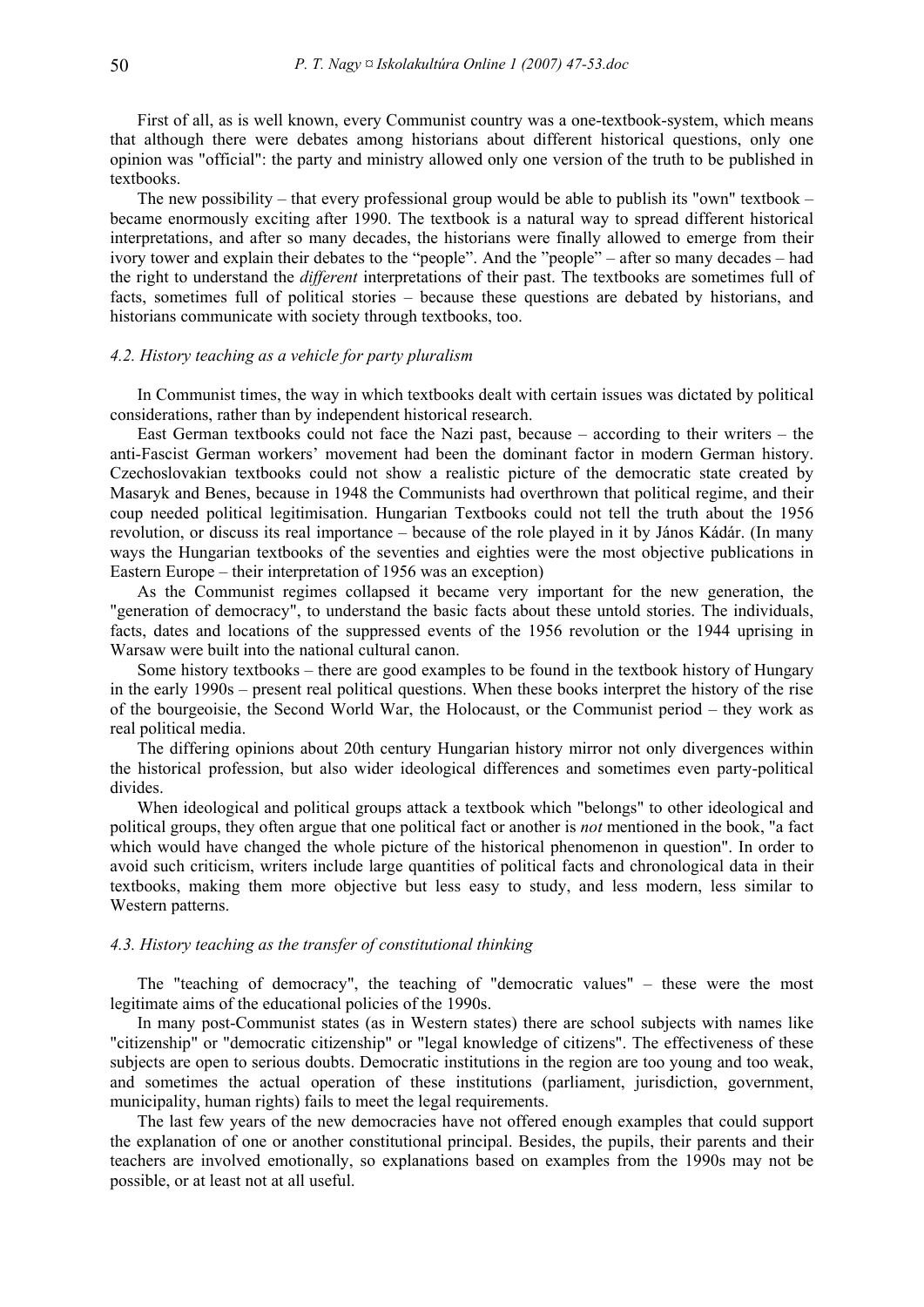There is only one proper way to explain the reality of rights, law, government and so on: by linking them to appropriate historical cases. All of the modern constitutional institutions and principals were born at some point in history: the greater part of them were already a working reality USA and Western Europe in the  $18-20<sup>th</sup>$  centuries.

We need to teach more about the constitutional institutions and principals of the USA and Western Europe and the Austro-Hungarian empire. That is the only means by which our pupils can be brought to realize what these institutions and principles meant and mean, how they worked and work and what makes them succeed of fail.

The last suggestion is also supported by most modern constitutional and political elites.

These are the historical facts which have prevented history teaching in Central Europe from following the "Western pattern".

## **Acknowledgements**

This paper is based on research supported by the Hungarian Ministry of Education and the "OTKA" fund.

## **Sources**

The most important sources are East European history textbooks, which are available, translated into Hungarian, in the collection of Dr Szabolcs, Budapest. Soveit, Ukrain, Tsechoslovak, Slovak, Yugoslavian, Romanian history textbooks are translated to Hungarian. Naturally I used some important books which mirrored the historical thinking of East European countries, and which describe the ideological processes. This text is a version of "Peter Tibor Nagy: Teaching history as teaching of pluralism. In: International Society for History Didactics, 1999. No. 1. pp.78-86."

## *To the questions of history teaching of Hungary*

- Fischerné Dárdai Ágnes: Történelemtanítás a rendszerváltás után nemcsak Magyarországon. *Iskolakultúra*, 1996, 12. sz., 61-62.
- Géczi János: A tudásátadás történeti formái és az iskola. In: Bárdossy Ildikó Forray R. Katalin Kéri Katalin szerk.: *Tananyagok a pedagógia szakos alapképzéshez.* Bölcsész Konzorcium, Budapest, 2006. HEFOP 3.3.1-P.2004-09-0134/1.0, www.pte.tki.hu, CD, 3 ív

Géza Sáska: The Age of Autonomy, *European Education*, 2002-3/Vol 34. No. 4. 34-56 pp

- Glatz Ferenc: *Magyar millennium Európában beszédek, cikkek, jegyzetek.* 2000-2002. [Budapest] : Pannonica, cop. 2004, 720 p.
- Glatz Ferenc: Rendszerváltás, oktatáspolitika, történelemtanítás. *História*, 1993, 9-10. sz., 2, 61-62.
- Glatz Ferenc: Történelemkutatás, történelemtanítás útkeresésben. *História*, 1998, 9-10. sz., 52-53.
- *Íróasztal és katedra tíz történelemtanítás-elméleti esszé* [Szabolcs Ottó munkái]. Budapest: MTT Tanári Tag. : ELTE BTK, 2005, 135.p.
- Katona András: A tantárgypedagógia kérdéséhez a történelemtanítás felől szemlélve. *Új Pedagógiai Szemle*, 1997, 6. sz., 99-111.
- Knausz Imre: Történelemtanítás és tantárgyi integráció : három példa és néhány tanulság. *Új Pedagógiai Szemle*, 1996, 12. sz., 57-68.
- Komoróczy Géza: Rendszerváltás történelemtanítás. *Rubicon*, 1991, 2. sz., 26-27.
- Miklósi László: Rendszerváltás és a történelemtanítás. *Új Pedagógiai Szemle*, 1996, 2. sz., 81-87.
- Réthy Endréné: Kísérlet a történelemtanítás megújítására. *Új Pedagógiai Szemle*, 1994, 97-99.
- Szabolcs Ottó: *Történelempedagógiai írások*. Budapest, 1999, ELTE, MTT, 171 p.
- Szebenyi Péter: A korszerű történelemtanítás eszközei és módszerei In: *Acta Academiae Paedagogicae Nyíregyháziensis*, 1972. Tomus 4. 115-126.
- *Történelem és tömegkommunikáció*. Szerkesztette Vas Henrik [Közread. a Magyar Történelmi Társulat] [Írták Berend T. Iván et al.]. Budapest : Akadémiai Kiadó, 1976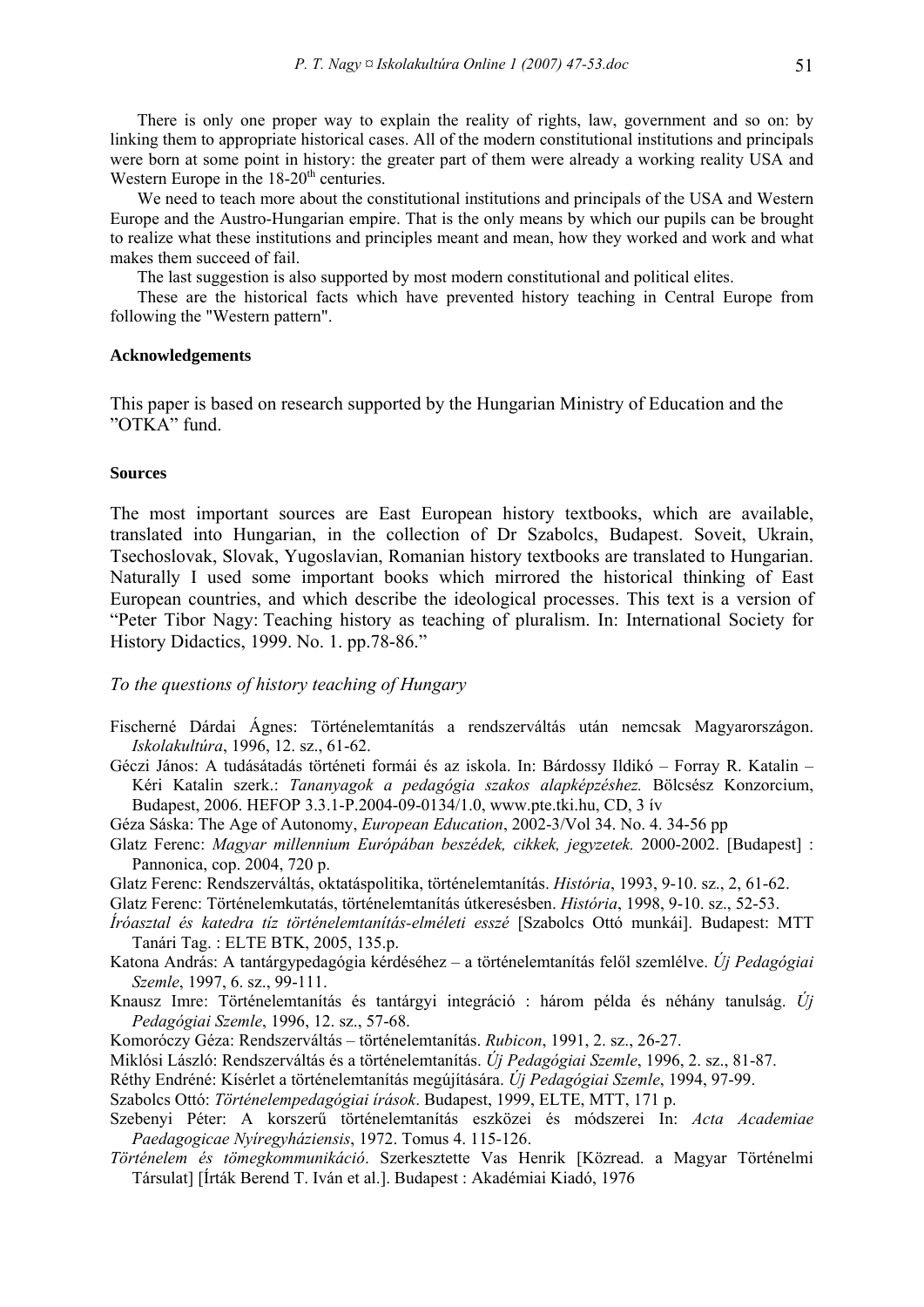- *Történelem tantárgy-pedagógiai olvasókönyv dokumentumok a történelemtanítás történetének és módszertanának tanulmányozásához* [összeáll. és magyarázatokkal ell.] Szabolcs Ottó, Katona András. Megjelenés: Budapest: Nemzeti Tankönyvkiadó, 2006.
- V. Molnár László: A rendszerváltás utáni történelemtanítás kritikus pontjairól. *Iskolakultúra*, 1993, 65-70.
- Várdy, Steven Béla: *Modern Hungarian historiography*. Columbia University Press, New York, 1976.

## *To the questions of history teaching of Romania*

- Demeter, Janos: *Romania and the national question. Facts and figures*. Translated into English by Dumitru Chitoran.: Bucharest, Meridiane, 1972.
- Gheorghiu, Mihnea: *Romania and her cultural policy*: Bucharest, Meridiane, 1973.
- Gilberg, Trond: *Nationalism and Communism in Romania*: The rise and fall of Ceausescu's personal dictatorship. Westview Press, Boulder, 1990.
- Purcaru, Ilie: *Romania 25 years after liberation*: Bucharest, Meridiane Pub. House, 1969.
- *Romania; a guidebook*. Published/Created: Bucharest, Meridiane Pub. House, 1967.
- van Meurs, Wim P.: *The Bessarabian question in Communist historiography* : Nationalist and communist politics and history-writing. Columbia University Press, New York 1994.

## *To the questions of history teaching of Poland*

- Klimaszewski, Bolesław: *Outline history of Polish culture*. Translated by Krystyna Mroczek]. Warszawa : Interpress, 1984.
- *Lengyelország története napjainkig Lengyel szerzők tanulmányai* Budapest, Akadémiai Kiadó, 1990 Bp.: Neotyp.
- Perényi József: *Lengyelország története*. Budapest, Gondolat, Budapest, 1962.
- Topolski, Jerzy: *An outline history of Poland*. Translated by Olgierd Wojtasiewicz. Warszawa : Interpress, 1986. 315 p.,
- Topolski, Jerzy: *Lengyelország története* [ford. Hary Judit]. Gondolat Kiadó, Budapest, 1989.

#### *To the questions of history teaching of Bulgaria*

- Balevski, Dano: *Bulgária gazdasági fejlődése : A bolgár nép demográfiai, gazdasági és társadalmi helyzete*: 1900-1981. Budapest : Statisztikai K., 1985
- Bokov, Georgi: (ed.) Modern Bulgaria: *History, policy, economy, culture*. Sofia Press, Sofia, 1981.
- Dinev, Ljubomir : *Bulgária földrajza*. Gondolat Kiadó, Budapest, 1981.
- Neuburger, Mary: The Making of a Nation in the Balkans: Historiography of the Bulgarian Revival.. *American Historical Review*, Dec2005 Supplement, Vol. 110, 1628-1629.
- Rothschild, Joseph : *A Short History of Modern Bulgaria* (Book Review). American Historical Review, Dec88, Vol. 93 Issue 5, p1366, 2p
- Vasilev, Vasil Atanasov: *Bulgaria--13 centuries of existence*. Sofia Press, 1979.

*To the questions of history teaching of Czechoslovakia, Slovakia, and Bohemia* 

- Arató Endre: *Csehszlovákia története 1849-1945*. Jav. kiad., 8. utánny.: Budapest : Tankönyvkiadó, 1981.
- Bradley, John Francis Nejez: *Czech nationalism in the nineteenth century*. (East European Monographs) Columbia University Press, New York, 1984.
- Brock, Peter: *The Slovak national awakening : An essay in the intellectual history of East Central Europe*. University of Toronto Press, Toronto, Buffalo, 1976.
- Gawlik, Ladislav: *A mai Csehszlovákia* ford. Somogyi Mátyás. Prága: Orbis, 1984.
- Graca, Bohuslav: *Csehszlovákia Kommunista Pártjának története* Bratislava: Polit. Könyvkiadó, 1962. Klimits, L'udovit: *A nemzetiségek Csehszlovákiában* [ford. Miklósi Péter]. Bratislava : Obzor, 1985.
- Novák, Václav: *A Csehszlovák Szocialista Köztársaság rövid története* [ford. Somogyi Mátyás]. Prága : ORBIS, 1982.